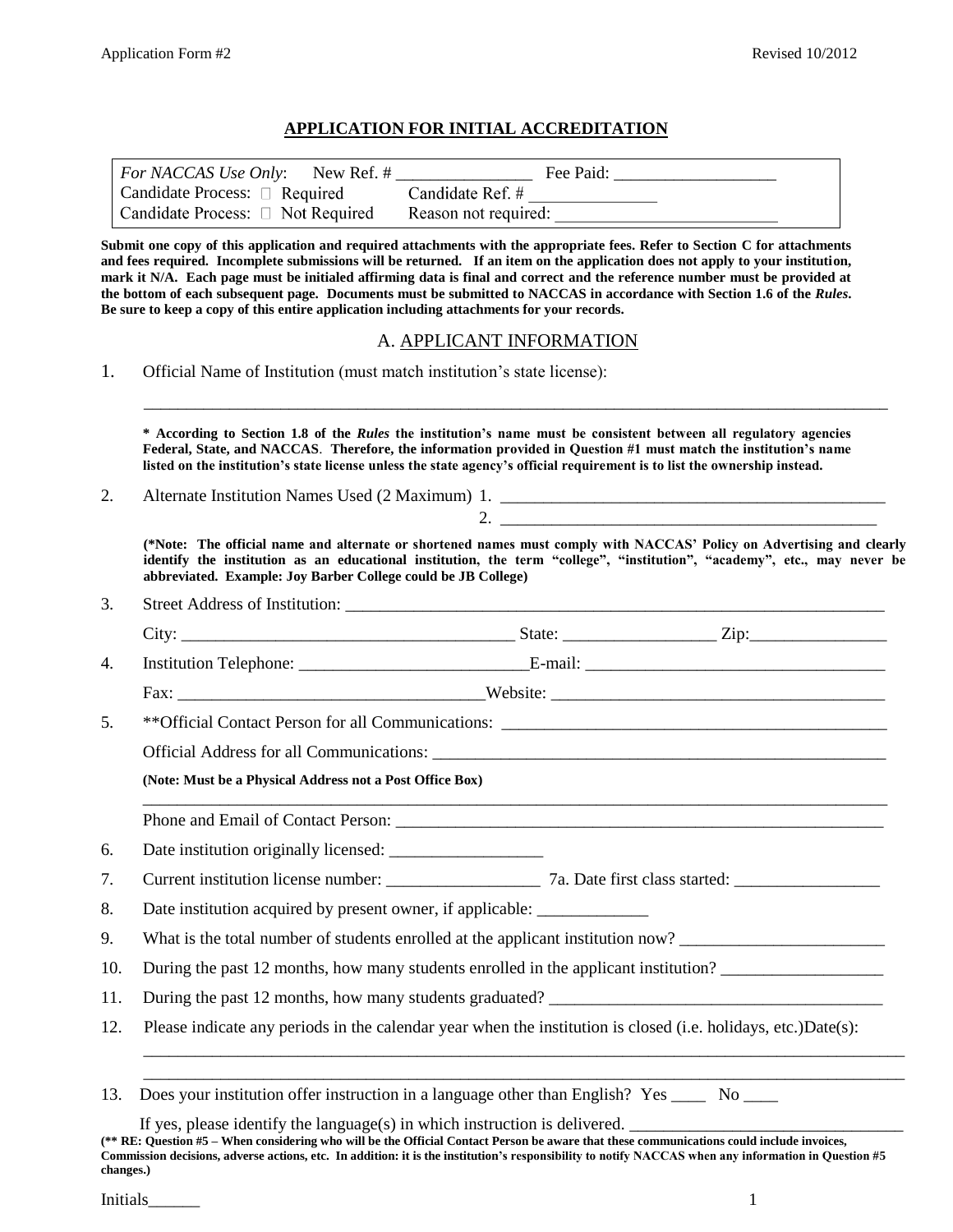# B. OWNER INFORMATION

| 14.                              | This institution is (check one):<br>Private Non-Profit ()                                                                                                                                                                                                                                                                                                                                                     | Private For-Profit ()                | Publicly Traded ()                                                           |
|----------------------------------|---------------------------------------------------------------------------------------------------------------------------------------------------------------------------------------------------------------------------------------------------------------------------------------------------------------------------------------------------------------------------------------------------------------|--------------------------------------|------------------------------------------------------------------------------|
| 15.                              | Institution owned by: Individual(s):<br>Institution owned by: Corporation or LLC:<br>Institution owned by: Subsidiary of Parent Corporation:                                                                                                                                                                                                                                                                  | ______ (Complete Type B and C below) | (Complete Type A Ownership below)<br>_____ (Complete Type B Ownership below) |
|                                  | ( <i>Check One</i> ): Sole Proprietorship ()<br><b>Type A Ownership:</b>                                                                                                                                                                                                                                                                                                                                      | Partnership ()<br>or                 |                                                                              |
|                                  | 16. List the name and address of the sole proprietor or partners and their percentages of ownership.                                                                                                                                                                                                                                                                                                          |                                      |                                                                              |
| <b>Name</b>                      | <b>Address</b>                                                                                                                                                                                                                                                                                                                                                                                                |                                      | Percentage                                                                   |
|                                  |                                                                                                                                                                                                                                                                                                                                                                                                               |                                      |                                                                              |
|                                  |                                                                                                                                                                                                                                                                                                                                                                                                               |                                      |                                                                              |
|                                  |                                                                                                                                                                                                                                                                                                                                                                                                               |                                      |                                                                              |
|                                  | (Note: Must be a Physical Address not a Post Office Box)                                                                                                                                                                                                                                                                                                                                                      |                                      |                                                                              |
|                                  | <b>Type B Ownership:</b>                                                                                                                                                                                                                                                                                                                                                                                      |                                      |                                                                              |
| 17.<br>18.<br>19.<br>20.<br>Name | State of Incorporation or organization: _______________<br>List all individuals, corporations, or other entities who own shares or membership interests, as<br>applicable. Provide a separate sheet if additional space is needed. (For Private Non-Profit organizations, please list<br>corporate officer's names and their titles since there are no owners, and leave percentage section blank)<br>Address | $\Box$ Inc.                          | Other<br>Percentage                                                          |
|                                  |                                                                                                                                                                                                                                                                                                                                                                                                               |                                      |                                                                              |
|                                  |                                                                                                                                                                                                                                                                                                                                                                                                               |                                      |                                                                              |
|                                  | Address:<br>(*Note: Must be a Physical Address not a Post Office Box                                                                                                                                                                                                                                                                                                                                          |                                      |                                                                              |
|                                  | <b>Type C Ownership:</b>                                                                                                                                                                                                                                                                                                                                                                                      |                                      |                                                                              |
| 21.                              | List the other corporations or other owner entities, including individuals who own the entities, in order closest to institution<br>ownership. Provide a separate attachment to clearly show Tiers accurately, if needed.                                                                                                                                                                                     |                                      |                                                                              |
|                                  |                                                                                                                                                                                                                                                                                                                                                                                                               |                                      |                                                                              |
|                                  |                                                                                                                                                                                                                                                                                                                                                                                                               |                                      |                                                                              |
|                                  |                                                                                                                                                                                                                                                                                                                                                                                                               |                                      |                                                                              |
|                                  |                                                                                                                                                                                                                                                                                                                                                                                                               |                                      |                                                                              |
|                                  |                                                                                                                                                                                                                                                                                                                                                                                                               |                                      |                                                                              |
|                                  | Tier 5: $\frac{1}{2}$                                                                                                                                                                                                                                                                                                                                                                                         |                                      |                                                                              |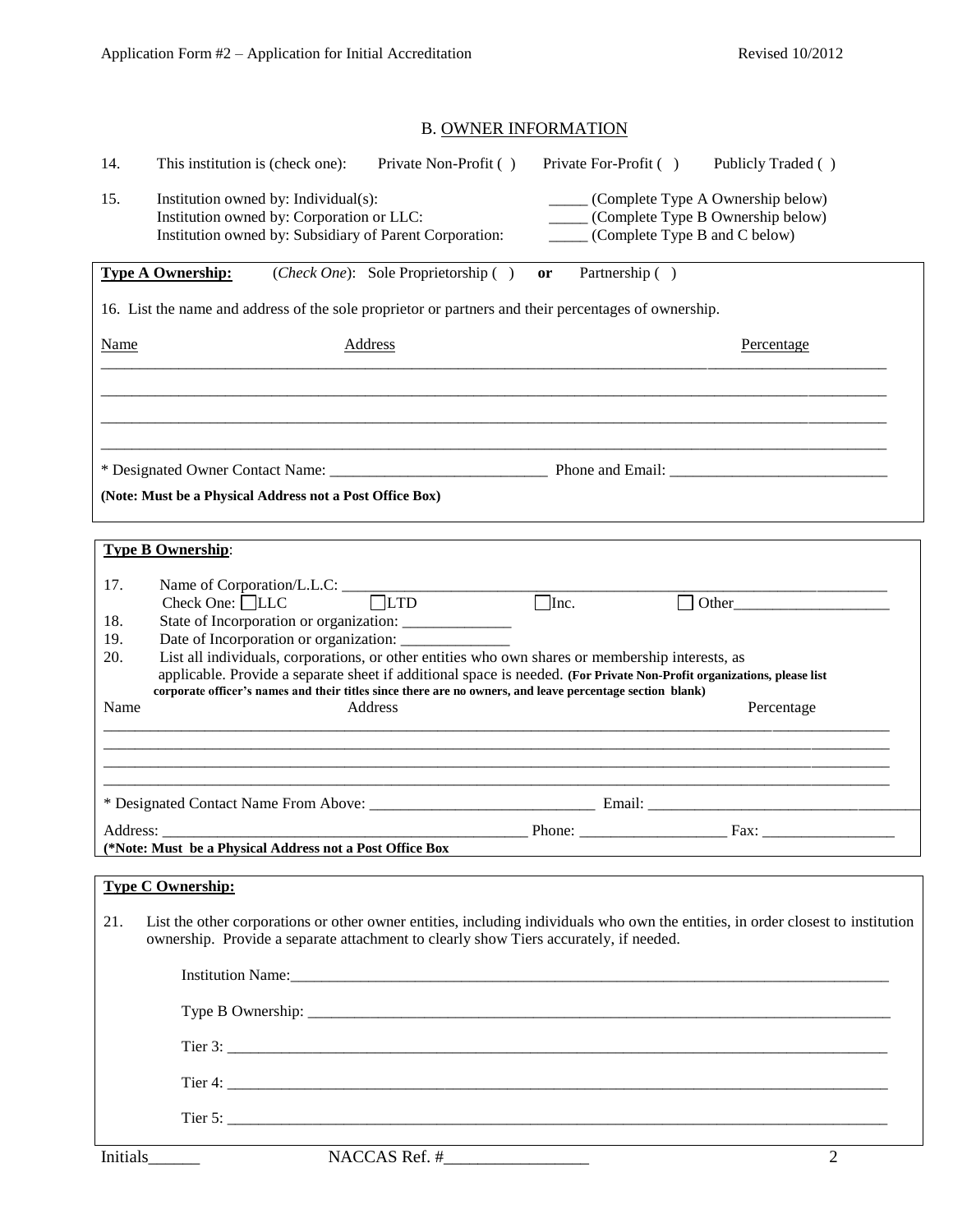22. Please list the names and locations of all other institutions offering programs within NACCAS scope, under the same ownership, management, and/or control. Please indicate if the institution is presently accredited or holds candidate status (Add pages as needed).

| Name and Location: | Accredited by: | <b>Candidate for Accreditation</b><br>with |
|--------------------|----------------|--------------------------------------------|
|                    |                |                                            |
|                    |                |                                            |
|                    |                |                                            |

23. a. Is the applicant institution currently accredited by another accrediting agency? Yes \_\_\_\_\_ No \_\_\_\_ If yes, please identify the agency.  $\qquad \qquad \qquad$ 

\_\_\_\_\_\_\_\_\_\_\_\_\_\_\_\_\_\_\_\_\_\_\_\_\_\_\_\_\_\_\_\_\_\_\_\_\_\_\_\_\_\_\_\_\_\_\_\_\_\_\_\_\_\_\_\_\_\_\_\_\_\_\_\_\_\_\_\_\_\_\_\_\_\_\_\_\_\_\_ \_\_\_\_\_\_\_\_\_\_\_\_\_\_\_\_\_\_\_\_\_\_\_\_\_\_\_\_\_\_\_\_\_\_\_\_\_\_\_\_\_\_\_\_\_\_\_\_\_\_\_\_\_\_\_\_\_\_\_\_\_\_\_\_\_\_\_\_\_\_\_\_\_\_\_\_\_\_\_

b. Has the applicant institution ever sought accreditation from any other accrediting agency? Yes\_\_\_\_No\_\_\_\_\_\_ If yes, please identify the agency.

c. If another accrediting agency recognizes this institution as an additional location campus, please identify the main campus.

- 24. Has any owner or any employee of the institution been debarred from participation in any Federal or state program or been disallowed by the US Department of Education to own any institution that participates in federal financial aid within the past five years?  $Yes$  \_\_\_\_ No \_\_\_\_\_ If yes, please list:
- 25. Has this institution ever been denied candidate status or (re)accreditation either by this Commission or any other accrediting agency? Yes \_\_\_\_ No \_\_\_\_ If yes, please list the date of denial or withdrawal and the accrediting agency.

\_\_\_\_\_\_\_\_\_\_\_\_\_\_\_\_\_\_\_\_\_\_\_\_\_\_\_\_\_\_\_\_\_\_\_\_\_\_\_\_\_\_\_\_\_\_\_\_\_\_\_\_\_\_\_\_\_\_\_\_\_\_\_\_\_\_\_\_\_\_\_\_\_\_\_\_\_\_\_\_\_\_\_

- 26. Please indicate if the institution contracts with any institution district, state-funded program, colleges, local junior colleges or technical institutions for cosmetology training. Yes \_\_\_\_ No \_\_\_\_
- 27. The person responsible for the day-to-day operations of the applicant institution is: Name: \_\_\_\_\_\_\_\_\_\_\_\_\_\_\_\_\_\_\_\_\_\_\_\_\_\_\_\_\_\_\_\_\_\_\_\_\_\_\_\_\_\_\_\_\_\_\_\_\_\_\_\_\_\_\_\_\_\_\_\_\_\_\_\_\_\_\_\_\_\_\_\_\_\_\_\_

|     | Title:                                                                                                               |
|-----|----------------------------------------------------------------------------------------------------------------------|
|     | E-mail:<br>Tel.                                                                                                      |
| 28. | The designated accreditation liaison that has attended or will attend the required NACCAS accreditation<br>workshop: |
|     | Name:                                                                                                                |
|     | Title:                                                                                                               |

- Tel. \_\_\_\_\_\_\_\_\_\_\_\_\_\_\_\_\_\_\_\_\_\_\_\_\_\_\_\_\_\_ E-mail: \_\_\_\_\_\_\_\_\_\_\_\_\_\_\_\_\_\_\_\_\_\_\_\_\_\_\_\_\_\_\_\_\_\_\_\_\_\_\_\_\_
- 29. PROGRAM SCHEDULE: List and provide information on every program offered at your institution which is over 150 hours in length and/or leads to state licensure. If your institution obtains state licensure by means of accreditation, you must list all programs offered at your institution, including programs 150 hours or less in length and not leading to licensure. Attach as many copies of the chart as needed to ensure all applicable programs are listed.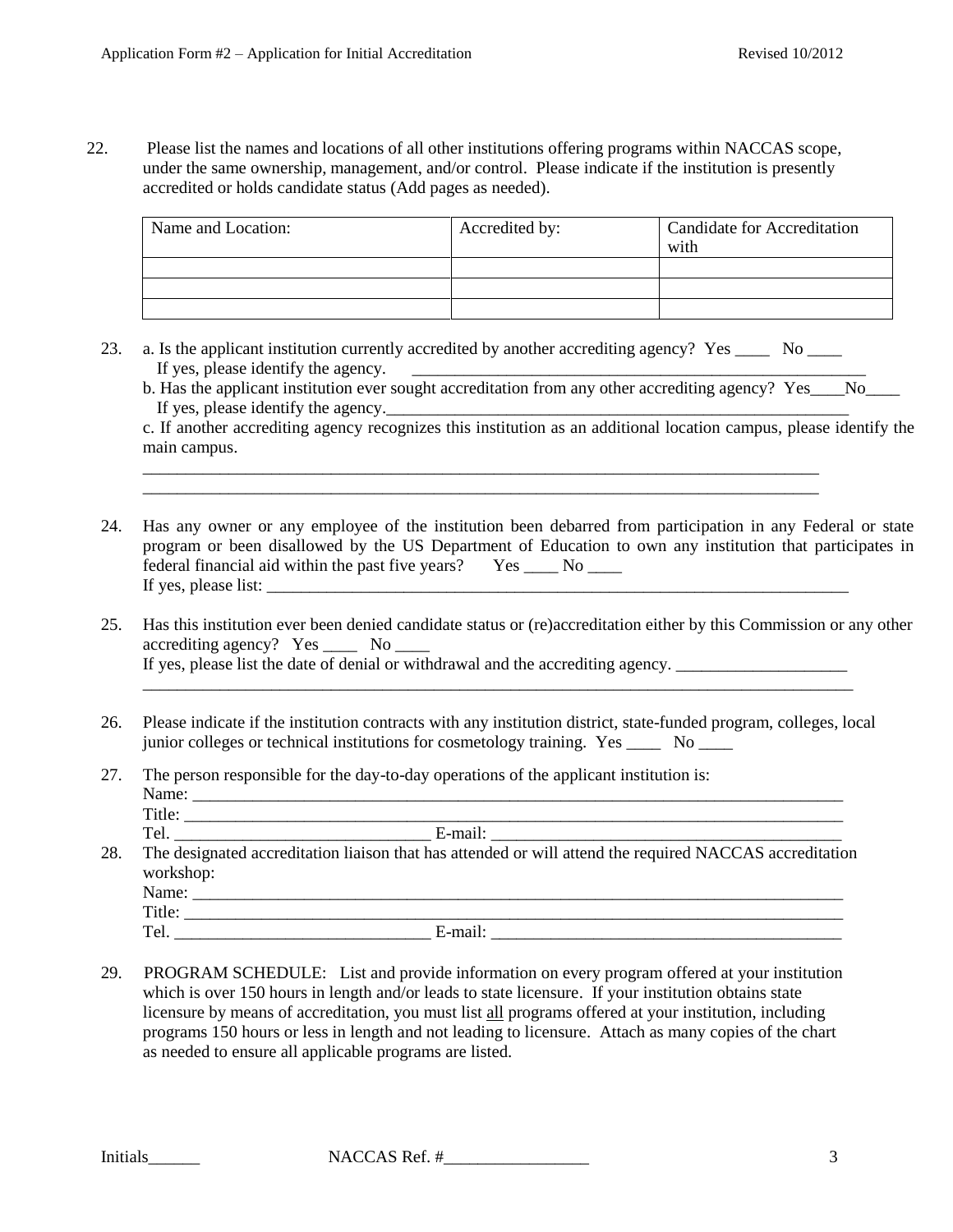|                          | Required Information                                          | Programs and Schedule |  |  |  |
|--------------------------|---------------------------------------------------------------|-----------------------|--|--|--|
|                          | Name of Program                                               |                       |  |  |  |
|                          |                                                               |                       |  |  |  |
|                          | <b>State Requirements:</b>                                    |                       |  |  |  |
|                          | Total clock hours, credit                                     |                       |  |  |  |
|                          | hour or competencies                                          |                       |  |  |  |
|                          | required by State law or                                      |                       |  |  |  |
|                          | regulation. Put N/A if not                                    |                       |  |  |  |
|                          | applicable                                                    |                       |  |  |  |
|                          | <b>Institution Requirements:</b><br>Total Clock Hours, credit |                       |  |  |  |
|                          | or competencies.                                              |                       |  |  |  |
|                          | Total weeks required to                                       |                       |  |  |  |
|                          | complete the program (full-                                   |                       |  |  |  |
|                          | time student)                                                 |                       |  |  |  |
|                          | Total weeks to complete                                       |                       |  |  |  |
|                          | the program (part-time                                        |                       |  |  |  |
| student)                 |                                                               |                       |  |  |  |
|                          | Do you offer instruction                                      |                       |  |  |  |
|                          | via distance learning for                                     |                       |  |  |  |
|                          | any of these courses?                                         |                       |  |  |  |
|                          | If so, what % of the                                          |                       |  |  |  |
| program is delivered via |                                                               |                       |  |  |  |
| distance education?*     |                                                               |                       |  |  |  |
|                          | Number of Clock Hours or                                      |                       |  |  |  |
|                          | Credits of Program(s)                                         |                       |  |  |  |
|                          | delivered via distance                                        |                       |  |  |  |
|                          | education:                                                    |                       |  |  |  |
| Tuition                  |                                                               |                       |  |  |  |
|                          |                                                               |                       |  |  |  |
|                          | # of Current Students                                         |                       |  |  |  |
|                          | Date of First Graduating                                      |                       |  |  |  |
| Class                    |                                                               |                       |  |  |  |
|                          | # of Full-Time Instructors                                    |                       |  |  |  |
|                          | # of Part-Time Instructors                                    |                       |  |  |  |
|                          | <b>CLASS SCHEDULE: Full-</b>                                  |                       |  |  |  |
|                          | <b>Time Student</b>                                           |                       |  |  |  |
|                          | Sunday                                                        |                       |  |  |  |
|                          | Monday                                                        |                       |  |  |  |
| Hours per week           | Tuesday                                                       |                       |  |  |  |
|                          | Wednesday                                                     |                       |  |  |  |
|                          | Thursday                                                      |                       |  |  |  |
|                          | Friday                                                        |                       |  |  |  |
|                          | Saturday                                                      |                       |  |  |  |

\* Note: NACCAS has chosen at this time not to approve programs offering distance education as a mode of delivery that is over 50% of the program. In addition, the institution is responsible for the management, control and delivery of distance education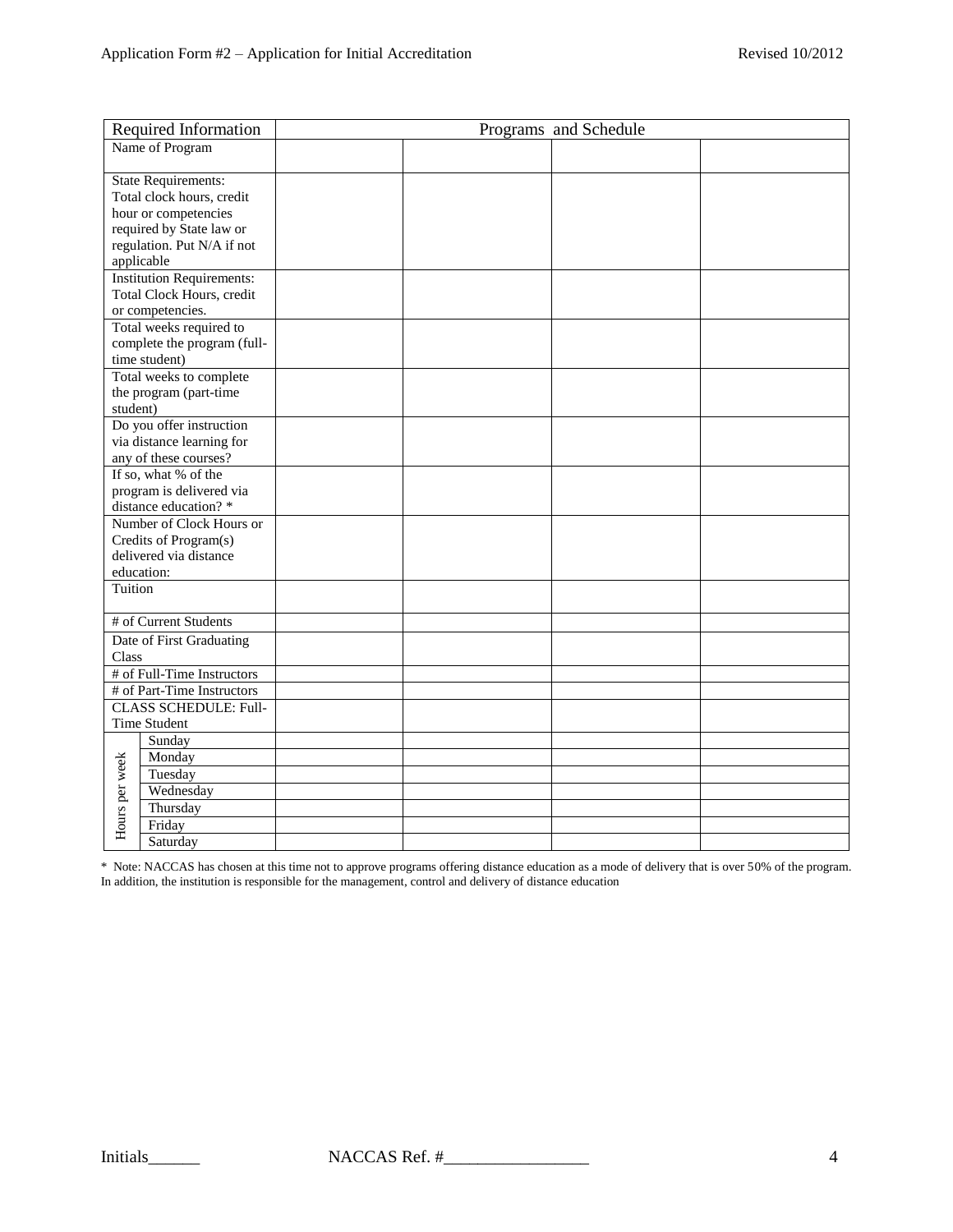30. Is the institution approved by NACCAS to offer any continuing education classes? Yes\_\_\_\_ No\_\_\_ If yes, complete the following chart. Attach as many copies and additional pages as necessary to ensure that all programs are listed.

| Class Title | <b>Contact Hours</b> |
|-------------|----------------------|
|             |                      |
|             |                      |
|             |                      |
|             |                      |
|             |                      |
|             |                      |

## C. REQUIRED ATTACHMENTS

*A copy of this application and the following attachments must be received in order to proceed through the accreditation process.*

- 1. Verification of attendance at a NACCAS Accreditation Workshop. (Note: See Appendix #3)
- 2. Institutional Self-Study. (Note: Application process will not move forward until this is received.)
- 3. A clear outside photo of the institution showing the advertising sign with the institutions' name.
- 4. Verification from the appropriate state agency with the date the institution was originally licensed.
- 5. A copy of the institution's current license.
- 6. Verification that all programs offered at the institution has been approved by the state.
- 7. Fees owed:
	- a. All applicants must pay a program fee of \$350.00 for each program over the one program included in this process and to be approved within the aegis of institutional accreditation.
	- b. All applicants must pay a \$805.00 deposit toward the on-site evaluation in addition to the application fee, if applicable.
	- c. Within 30 days of receipt of this application the institution will receive an invoice for the balance due for the on-site evaluation visit, payable within 30 days.
	- d. If this institution went through candidate status immediately preceding submission of this application for initial accreditation the basic application fee of \$1,440.00 is waived and no sustaining fees are due with this application.
	- e. If the institution was not required to go through candidate status, the applicant must pay the nonrefundable basic fee for Application for Initial Accreditation: \$1,440.00 and must pay a prorated amount toward the annual sustaining fee (see the Chart that follows).
- 8. If applicable: If the name of the institution incorporates a trade name the institution must attach a certification that it has authority from the franchisor or licensing company to use that name.
- 9. If applicable: Copies of contracts or training agreements for any arrangements you have to train students from institution districts, community colleges, State-funded programs, etc. (See Item 26.)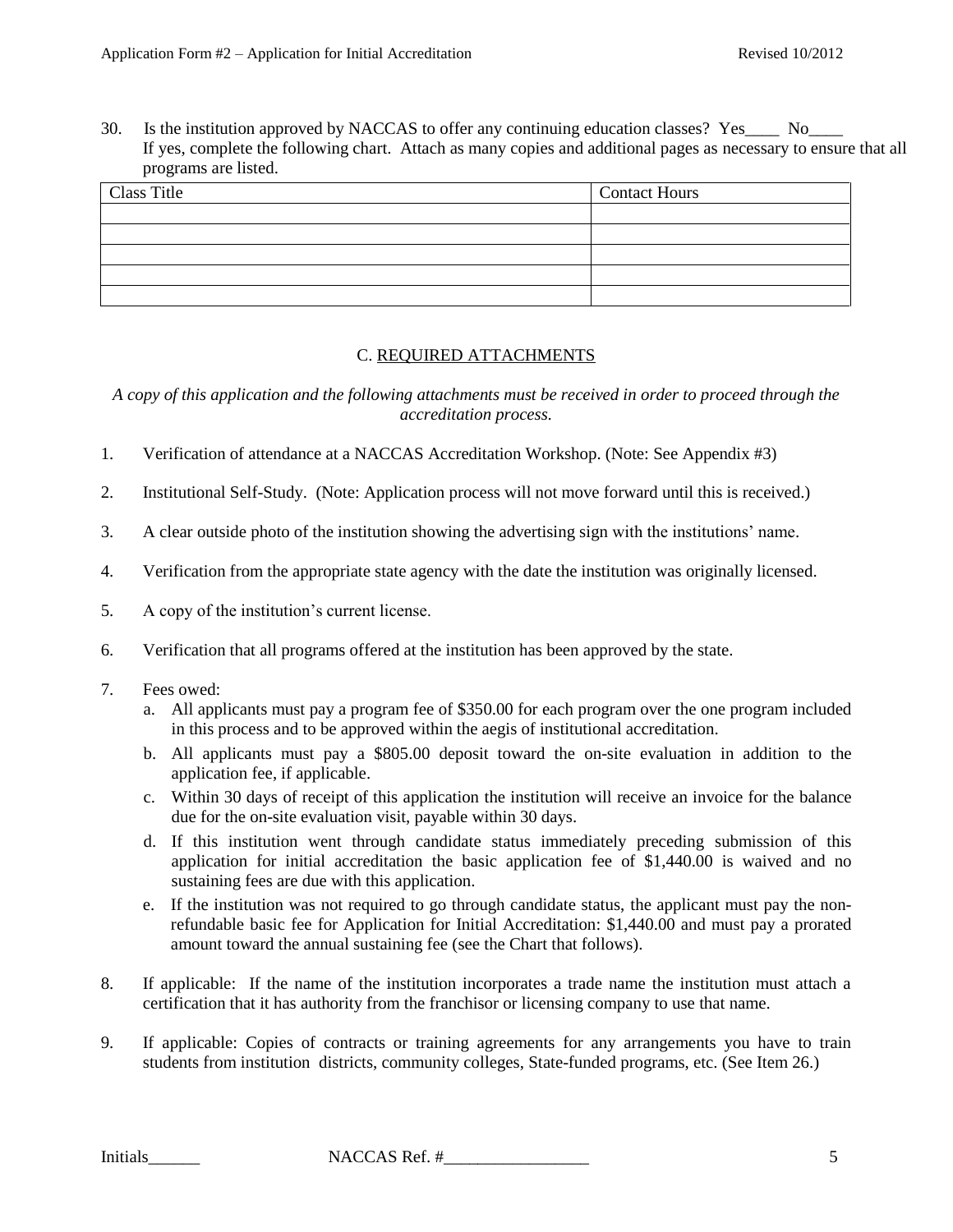10. To offer a course and/or program that exceed the required minimum course or program length by more than 50%, the institution must justify the course or program length. In accordance with the mission of the institution, the justification must state how the course or program length is necessitated by the following factors:

a. Industry needs as determined and/or recommended by the institution's Advisory Committee;

b. Special academic needs of the students served

11. Send under separate cover:

A financial statement (audited), prepared by an independent Certified Public Accountant, on an accrual basis. Note: The U.S. Department of Education requires applicants for federal financial assistance programs to submit audited financial statements prepared according to GAGAS (**See Standard VII**).

## **Note: All required documents must be submitted prior to Commission consideration.**

| <b>Month Application</b> | Pro-Rated Fee Due With | <b>Month Application</b> | Pro-Rated Fee Due With |
|--------------------------|------------------------|--------------------------|------------------------|
| Received by NACCAS       | Application*           | Received by NACCAS       | Application*           |
| January                  | \$847.50               | July                     | \$847.50               |
| February                 | \$706.25               | August                   | \$706.25               |
| March                    | \$565                  | September                | \$565                  |
| April                    | \$423.75               | October                  | \$423.75               |
| May                      | \$282.50               | November                 | \$282.50               |
| June                     | \$141.25               | December                 | \$141.25               |

#### Sustaining Fees Chart

\*Note: NACCAS sustaining fees are invoiced semi-annually in January and July. See Schedule of Fees at [www.naccas.org](http://www.naccas.org/) for additional information. In the event the Initial application is denied or voluntarily withdrawn, the school may be eligible for a pro-rated refund of sustaining fees paid.